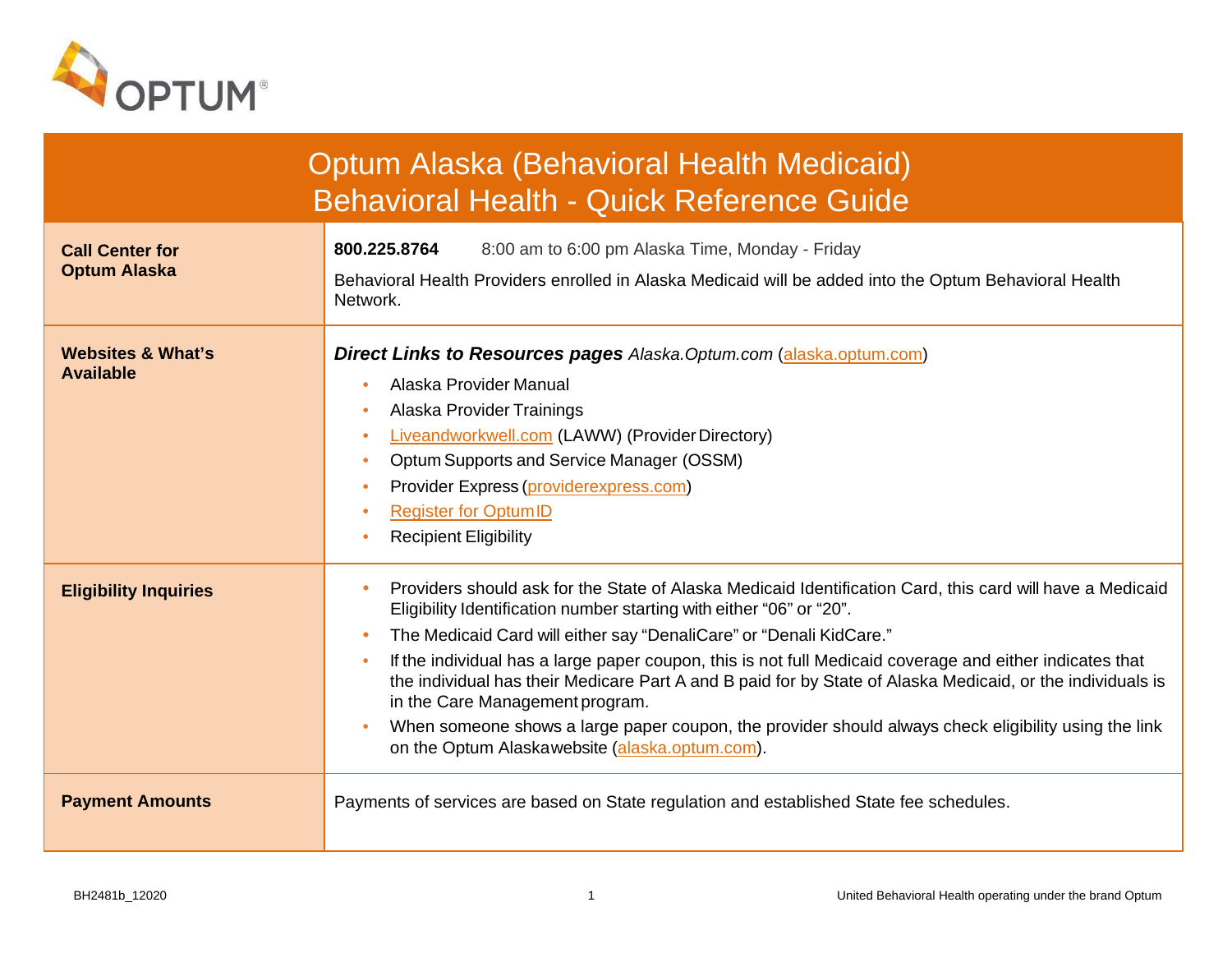| Optum Alaska (Behavioral Health Medicaid)<br><b>Behavioral Health - Quick Reference Guide</b> |                                                                                                                                                                                                                                                                                                                                                                                                                                                                                                                                                                                                   |  |  |
|-----------------------------------------------------------------------------------------------|---------------------------------------------------------------------------------------------------------------------------------------------------------------------------------------------------------------------------------------------------------------------------------------------------------------------------------------------------------------------------------------------------------------------------------------------------------------------------------------------------------------------------------------------------------------------------------------------------|--|--|
| <b>Service</b><br><b>Authorizations to</b><br>Optum as of<br>2/15/2020                        | Service Authorizations for dates of service prior to 2/15/2020 should continue to be submitted to the Division of<br>Behavioral Health.<br>Service Authorizations for dates of service on or after 2/15/2020 should be submitted to Optum.                                                                                                                                                                                                                                                                                                                                                        |  |  |
|                                                                                               | You may request and check statuses of service authorizations by calling 800.225.8764 or electronically<br>through the Optum Alaska website (alaska.optum.com).                                                                                                                                                                                                                                                                                                                                                                                                                                    |  |  |
| <b>Claim Inquiries</b>                                                                        | Providers may call about claim status, questions about denials, and technical assistance by calling<br>800.225.8764 or electronically through the Optum Alaska website (alaska.optum.com).                                                                                                                                                                                                                                                                                                                                                                                                        |  |  |
| <b>Electronic Claims,</b><br><b>Payments &amp; Statements</b><br>(EPS)                        | Sign up for electronic claim submission and electronic payment options. More information is at:<br><b>Electronic Claim Submission and Electronic Data Interchange</b><br>$\bullet$<br><b>EDI and Clearinghouse Information</b><br>۰<br><b>Operating Rules for Electronic EFT and ERA</b><br>۰<br><b>Electronic Remittance Advice (ERA) Authorization Agreement</b><br>Electronic Remittance Advice (ERA) Optum Payer ID: 87726<br>EDI Support: 800.210.8315 or email ac_edi_ops@uhc.com<br>Secure File Transfer Protocol (SFTP) using Optum Intelligent EDI (iEDI): 866.367.9778, option 3        |  |  |
| <b>Paper Claims Submission</b>                                                                | Optum Behavioral Health<br>PO Box 30760<br>Salt Lake City, UT 84130-0760                                                                                                                                                                                                                                                                                                                                                                                                                                                                                                                          |  |  |
| <b>Claims to Optum</b><br>as of 2/1/2020<br>BH2481b_12020                                     | On 2/1/2020 Optum will accept 1115 Waiver Substance Use Disorder (SUD) claims ONLY. Please submit SUD<br>claims to Optum for dates of service on or after 2/1/2020.<br>Later in 2020, providers will submit claims to Optum for 1115 Waiver Behavioral Health Services, State Plan<br>Community Behavioral Health Services (CBHS), Mental Health Physician Clinics (MHPC), Autism Services,<br>independently enrolled Psychologists, Acute Psychiatric Hospitals and Psychiatric Residential Treatment<br>Facilities (PRTF) services.<br>United Behavioral Health operating under the brand Optum |  |  |